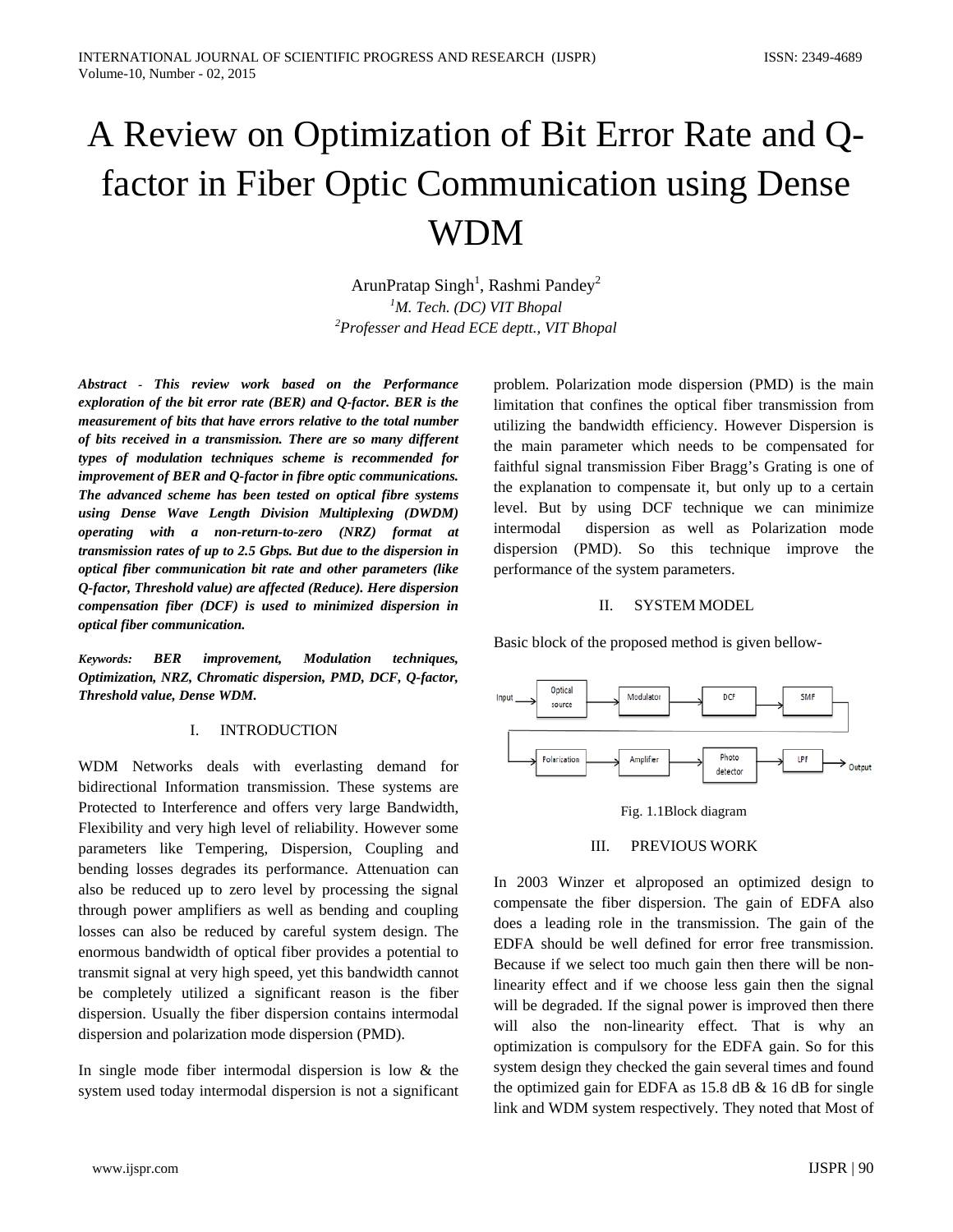the developing countries existing telecommunication network has the single optical fiber link for voice and data transmission. With a few modifications of the element's parameter in the link as mentioned here we can upgrade the single link up to 40 Gbps. And after that just applying the WDM system we can upgrade the transmission capacity up to 320 Gbps

In 2009 Buchali et alObserved that at the WDM receiver, the signal optical field is first reconstructed, e.g., by coherent detection then reverse signal processing is applied to recover the original data. OFDM enables efficient compensation of transmission effects such as chromatic dispersion and polarization mode dispersion that often are prohibiting impairments to cost-effective realization of high-speed optical transport systems. In light of the emerging demand for a 100Gb/s data rate in future optical transport systems, optical OFDM is considered to be a promising enabling technology. In this paper performance under various system conditions was discussed and compared with alternative technologies.

In 2011 Alam et al Described that the Bit Error Rate (BER) is an indication of how often data has to be retransmitted because of an error. The different modulation techniques scheme is proposed for improvement of BER in fiber optic communications. The developed scheme has been tested on optical fiber systems operating with a non-return-to-zero (NRZ) format at transmission rates of up to 10Gbps. Performance of improved detected signals has been evaluated by the analysis of quality factor and computed BER. Numerical simulations have shown a noticeable improvement of the system BER after implementation of the suggested processing operation on the detected electrical signals at central wavelengths in the region of 1310 nm.

Numerical simulation shows a noticeable improvement of the system BER after optimization of the suggested processing operation on the detected electrical signals at central wavelengths in the region of 1310 nm. The optimum solution reduces the bit error rate by using RZ signal generator through Electro-Absorption modulation techniques.

The operation of optical transmission networks will be most important features in the near future to serve the ever increasing demand of Internet Protocol (IP) networks. However, a lot of research works needs to be carried out to improve the increasing effective data transmission through these systems.

### IV. PROPOSED METHODOLOGY

Dispersion management refers to the approaches to circumvent the transmission degradations caused by different types of single mode optical fiber and other nonlinear passive optical devices. Hence multiple sections of constant dispersion single-mode fiber (SMF) and dispersioncompensating elements whose lengths and group velocity dispersion are chosen to optimize the overall transmission performance of an optical fiber communication system are usually employed.



Fig. 4.1 Block diagram of the proposed model (For 4 channel)

The Simulation model of Receiver and transmitter for optical fiber Communication is implemented on "OPTISYSTEM-7.0" software by using SMF distanceupto200 KM long. A sequence generator with sequence =10101100, Bit rate 2.5 Gaps is considered. Here NRZ pulse generator has extreme amplitude of 1 a.u. and both Rise and fall time is 0.05 bit. A CW laser is employed as an optical source having frequency value of 193.1 THz with the sweep power level 13 dBm. MZM has the Excitation ratio 30 dB and symmetry factor -1.In the loop control system 2 loops have teken. The PIN photo detector have the Responsitibity 1 A/W and Dark current 10 nA and